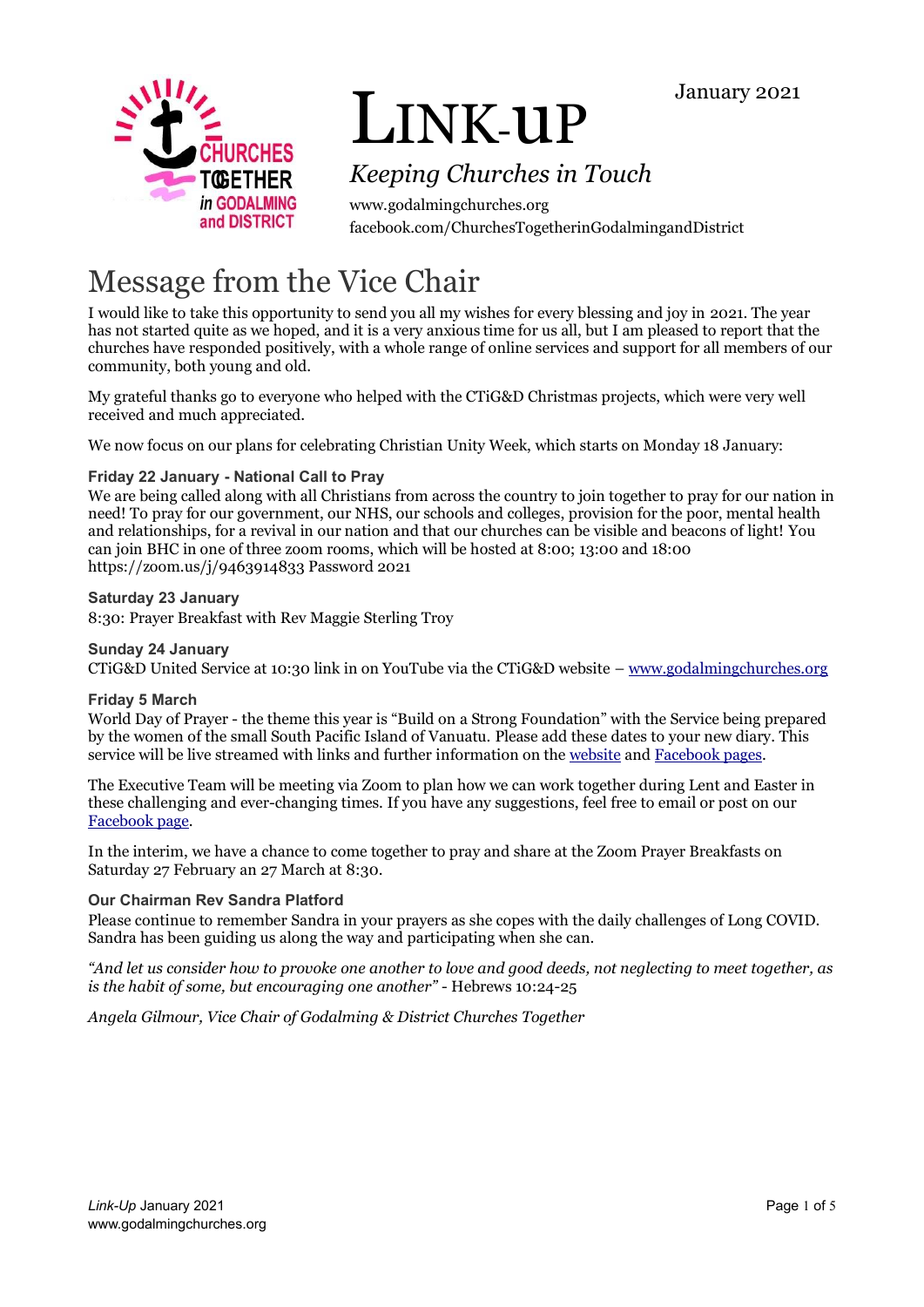# Churches Together United Service, 24 January

In common with other churches across the world, Godalming Churches Together holds an annual service to celebrate the Week of Prayer for Christian Unity. Unsurprisingly, the service will be online.

The theme is Abiding in Christ, based on John 15:9 – *Abide in my love and you shall bear much fruit*. At a time when many are feeling cast adrift and uncertain, it will be good to be reminded that – regardless of whatever is going on around us – we remain firmly rooted in Christ.

Many of the local ministers will be taking part, and there will, as always, be children's work provided by the amazing Trinity Trust Team.

The service will go live on YouTube at 10:30 and will also be available on the CT Website: [godalmingchurches.org.](https://www.godalmingchurches.org/)

We look forward to 'seeing' you virtually on the day – or of course, you can watch it later, if that suits you better.

# Churches Together prayer breakfasts

This month's prayer breakfast is on Saturday 23 January at 8:30 via Zoom at: <https://zoom.us/j/9463914833> using the password 2021.

# Godalming Community Store/Food Bank

The Food Bank and the Community Store work together, with items being collected and distributed by both as needed. Citizens Advice Waverley are also involved in helping families with advice and guidance.

The Community Store is still operating from the Wilfred Noyce Centre, and The Food Bank from St Mark's Community Centre.

The Community Store is run by The Farncombe and Godalming Corona Virus Support Group, in partnership with Godalming Town Council.

Please keep supporting our local community. Donations of food etc can be via Trolley Tuesdays and various Hubs around the area and perhaps include Christmas things like wrapping paper or cards .

Keep a look out for further information, and if you have any questions or suggestions please contact Michael Stubbs who is our representative on the Town Council Community Store Working Group on [michaeleashing@aol.com.](mailto:michaeleashing@aol.com)

# News of the Churches and organisations

# Parish of Godalming

Due to the current situation, in order to keep our congregations safe, St Peter and St Paul's Church and St Mark's Church have now closed, but we continue to have services via Zoom. For services at SSPP, please contac[t mcgreenfield@googlemail.com](mailto:mcgreenfield@googlemail.com) and for St Mark's, please contac[t curate.godalming@gmail.com](mailto:curate.godalming@gmail.com)

## **Taste and See**

St.Mark's Church is formulating plans for "Taste & See - a journeying through Holy Week 2021" - a week of prayer and creativity from Palm Sunday through to Easter Monday. Because of COVID restrictions any plans may not come to fruition but hopefully something will happen on Zoom. Watch this space! [www.parishofgodalming.org.uk](https://www.parishofgodalming.org.uk/)

# Busbridge&Hambledon Church

## **Online services**

In the light of the national situation announced on 4 January, there are no face-to-face gatherings or worship at Busbridge&Hambledon Church.

We're worshipping, praying and growing in faith online through January, and broadcast three services on YouTube: 9:00 Heritage (BCP) pre-recorded, and 9:00 Classic and 10:15 Contemporary: Conversations from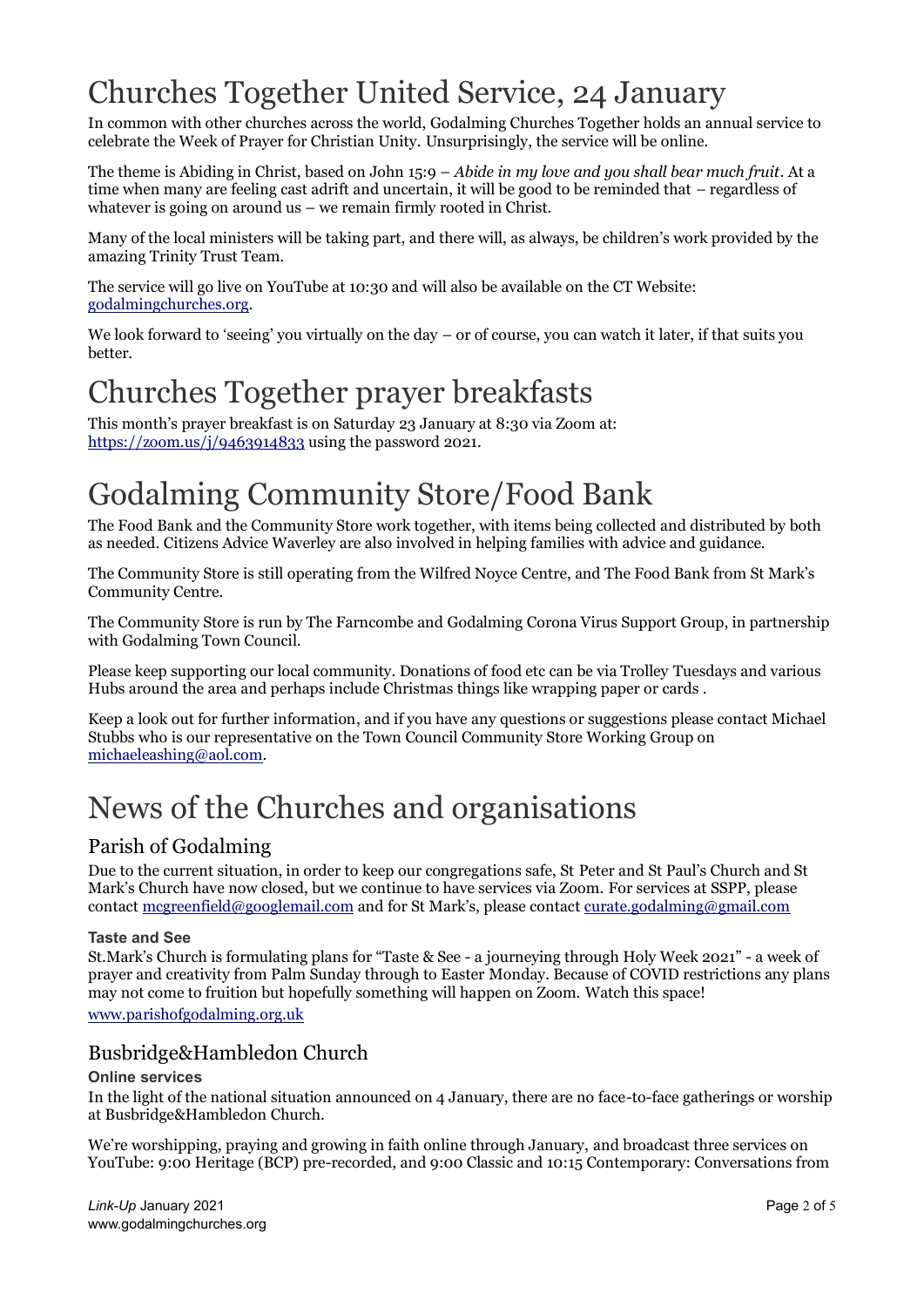the couch which are broadcast live from the Old Rectory garden. Find our services on the YouTube channel: [https://www.youtube.com/bhcgodalmingonline.](https://www.youtube.com/bhcgodalmingonline) Children's and Youth groups are running on Zoom.

To read more about the theology and the practical reasons for this please see the latest Rector's Reflection on worship a[t https://www.bhcgodalming.org/blogs/rectors-reflections](https://www.bhcgodalming.org/blogs/rectors-reflections)

#### **Drive-in Carol Services**

Thanks to Godalming Baptist Church and St Mark's for their collaboration and support on the Drive-in Carol Services at Godalming College on Christmas Eve. Here's a short video to show how it worked [https://youtu.be/CEnlk4czmSg.](https://youtu.be/CEnlk4czmSg) Please contact the event organise[r Patrick.samuels@bhcgodalming.org](mailto:Patrick.samuels@bhcgodalming.org) if you'd like to find out more.

**Junior Lockdown Choir - starting Thursdays from 21 January (15:30 for Years R-2, 16:00 for Y3-6)** To support children in our church and local community, particularly while they are not attending school physically, Lisa Olsworth-Peter is starting a Junior Lockdown Choir on Zoom. The choir will sing a range of Disney and pop songs suitable for each age group, and do different vocal exercises that will stimulate facial muscles, the body and the brain. The choir is being promoted through Busbridge Infant and Junior schools and St Mark's Primary, but open to all primary age children. If you know any primary age children who would be interested, please pass the message on to go to the [Lockdown Choir](https://www.bhcgodalming.org/childrens-lockdown-choir) page and complete the registration form.

#### **Hope in Depression Course**

Busbridge&Hambledon Church is running the FREE six-week Hope in Depression Course online, on Tuesday evenings, starting 26 January. Find all the details and register in confidence on the [Hope in Depression](https://www.bhcgodalming.org/hope-in-depression) page, and please do share the details with anyone suffering with mental health problems, and those supporting them. This course has been run nationally by churches since 2003, and became a registered charity in 2018.

#### **Alpha Online starting 9 February - is it for you? / Who will you invite?**

It's starting again soon! The next course will run on Tuesdays, starting 9 February for 11 weeks. The course begins with a 'no obligation' introductory session led by Rev Hilary Pettman and Keith Harper (LLM). Hilary and Keith have been involved in several Alphas, both the physical courses and online. To register your interest, please go to the [Alpha](https://www.bhcgodalming.org/alpha) page and complete the form, or send the link to a friend.

#### **Church Family Support Fund - accepting applications**

The Busbridge&Hambledo[n Church Family Support Fund](https://www.bhcgodalming.org/church-family-support-fund) is able to help local individuals and families in need with financial gifts NOW - to pay for things such as a laptop or PC for remote learning, or a replacement washing machine or fridge. Information on how the fund operates, and to make an application on behalf of someone, see the [CFSF](https://www.bhcgodalming.org/church-family-support-fund) page. The charity changed its remit at the beginning of COVID, and is open to applications for those in the wider community around Busbridge&Hambledon.

#### [www.bhcgodalming.org](https://www.bhcgodalming.org/)

## St John's Parish Church, Farncombe

The Parochial Church Council of St John's took the decision on Monday 11 January to suspend public worship in the church building as COVID infection rates in the Godalming area had reached the point we had set ourselves to consider this step. Obviously this is very disappointing to everyone, but we felt that it was appropriate in view of the general public health situation. When infections have fallen below 300 per 100,000 for a fortnight, we will consider the situation again, and hopefully this will not take too long. In the meantime, our remote worship resources continue, and we are always looking for ways of improving and expanding them.

[www.farncombe.org.uk](http://www.farncombe.org.uk/)

# Godalming United Church

#### **Online worship**

In the light of the alarming rate of Covid infections we have ceased in-person worship since the beginning of January. Online Sunday morning services have resumed and can be accessed on Sundays at 10:30 at [https://guc.online.church.](https://guc.online.church/) Recordings (audio and video) are available through our website [\(www.guc.org.uk\)](https://www.guc.org.uk/) or our YouTube channel [\(https://bit.ly/GUCYouTube\)](https://bit.ly/GUCYouTube) after the services.

Our thanks go, as ever, to Richard August and his team - the technical wizard behind these services.

Paper copies of each service are produced every week and delivered to members without use of the internet.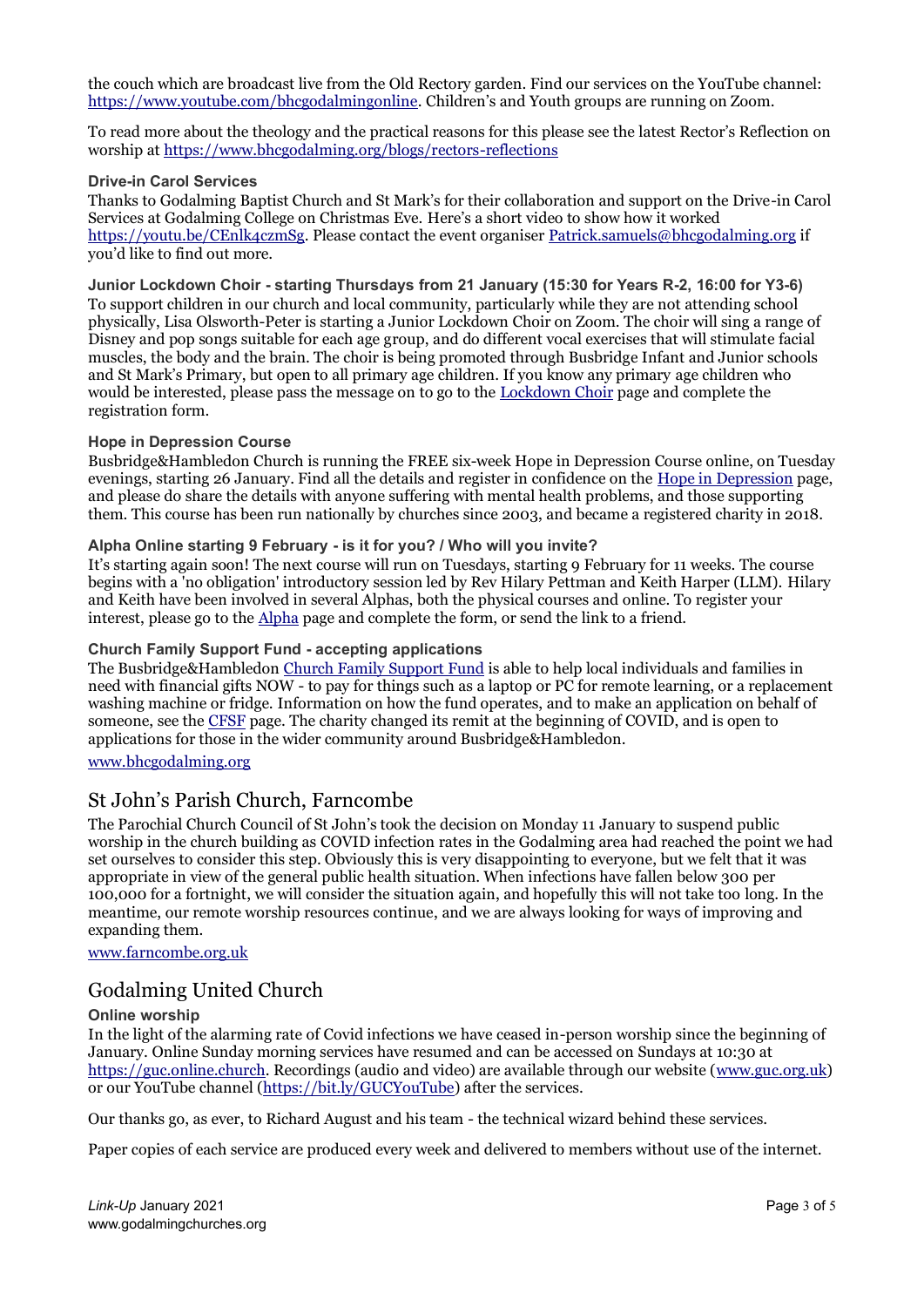#### **MBE for Ryan Kelly**

We learned with pleasure of the award of an MBE to Ryan Kelley in the Queen's New Year Honours – for work in Social Care in Surrey. He has worked for 45 years – mostly as CEO - for the Whitmore Vale Housing Association, providing supported living and services for adults with care needs. To the members of GUC he is the mastermind behind our church's charitable links with West Africa, sending out containers of medical and educational supplies and sponsoring cataract procedures.

#### **Death of Rev'd Normal Edsall**

It is with the greatest sadness that we announce the death of Rev'd Norman Edsall on 15 January. Norman was first and foremost a Congregational Minister, serving in his younger days as a chaplain in the RAF and then as Minister in the Cobham and Elstead pastorates. On retiring from full-time ministry, he served Godalming United Church magnificently in many ways – especially during the three interregnums we have had in recent decades. On Paul Hume's retirement he chaired Church Council and was very involved in the appointment of Rev'd Adam Payne in 2020. His warmth, wisdom and humour touched everyone he met: he was much loved and will be sadly missed. Our thoughts go out to his wife Maureen, and their son and daughter.

[www.guc.org.uk](http://www.guc.org.uk/)

# St Edmund King & Martyr Godalming with St Joseph's Milford Roman Catholic Churches

#### **COVID update**

Reflecting on the fact that very many parishioners are staying away until things improve, the main focus of parish activity for the coming weeks will move online, while still providing opportunities to come to Mass in person via a strict booking system. The Tuesday 9:30 Mass will be livestreamed, as will the Sunday 9:00 Mass, and this will be followed by a Zoom Parish Liturgy of the Word to allow parishioners to see and chat to each other – link on the homepage of the website

#### **Praying with the Scriptures**

Each Wednesday evening continues at 19:30. Everyone is welcome to join us on Wednesday evenings from 19:30 – 20:45 on GoToMeeting Virtual Parish 450-922-301

#### **Sycamore**

Sycamore is an informal course about the Catholic faith and its relevance for life today. It gives you space to meet other people, share ideas, explore your beliefs, and think about questions that really matter. It has been produced by the very talented Fr Stephen Wang in London, who has a real gift for sharing the depth and richness of the Catholic tradition and its compassionate and life-giving vision. He helps us to see how these truths can be recognised in our lives and in the longings of our hearts. Each session includes a short film and opportunities for discussion. We will be running the first five sessions on Zoom on Tuesday evenings starting on 19 January 2021 (ID: 846 7892 5944, Passcode: 2021) Join at 19:30 for 19:45 prompt start). To register your interest please visi[t https://tinyurl.com/y6hq5r4f](https://tinyurl.com/y6hq5r4f)

#### *live***simply**

This Lent we invite you to help us to do something about water poverty by joining us on the St Edmund Big Walk for Water on Saturday 20 February. There's no set distance, so you can walk for as long as you want and whenever and wherever you want, but you must walk solo or in your bubble to observe the lockdown restrictions. Please sign up on the [Just Giving](https://www.justgiving.com/fundraising/stedmundsgodalming) page. And how about another challenge? Commit to walking 10,000 steps every day throughout Lent? If you are a keen walker and up for a 40-day challenge, this is for you! For sponsorship please set up your own Just Giving page by signing up her[e Walk for Water | CAFOD](https://walk.cafod.org.uk/) and then link your page to the St Edmund team page.

#### **Love One Another Fellowship**

LOAF volunteers have been reaching out to parishioners through phone calls and other small acts of kindness. During December, 150 hand-signed cards designed and produced by the children at St Edmund's were sent to parishioners. In addition to this, 52 hampers were delivered to vulnerable parishioners including couples and families. LOAF are willing to help in many practical ways, from shopping and picking up prescriptions to arranging regular befriender phone calls and delivering a copy of the weekly parish newsletter through the letterbox. It's important we all look out for each other and ensure those who are shielding, unwell and vulnerable do not become isolated, so if you know of anyone who may need a helping hand please let LOAF know by contacting Alan on 01483 420859

[https://stedsgod.com](https://stedsgod.com/)